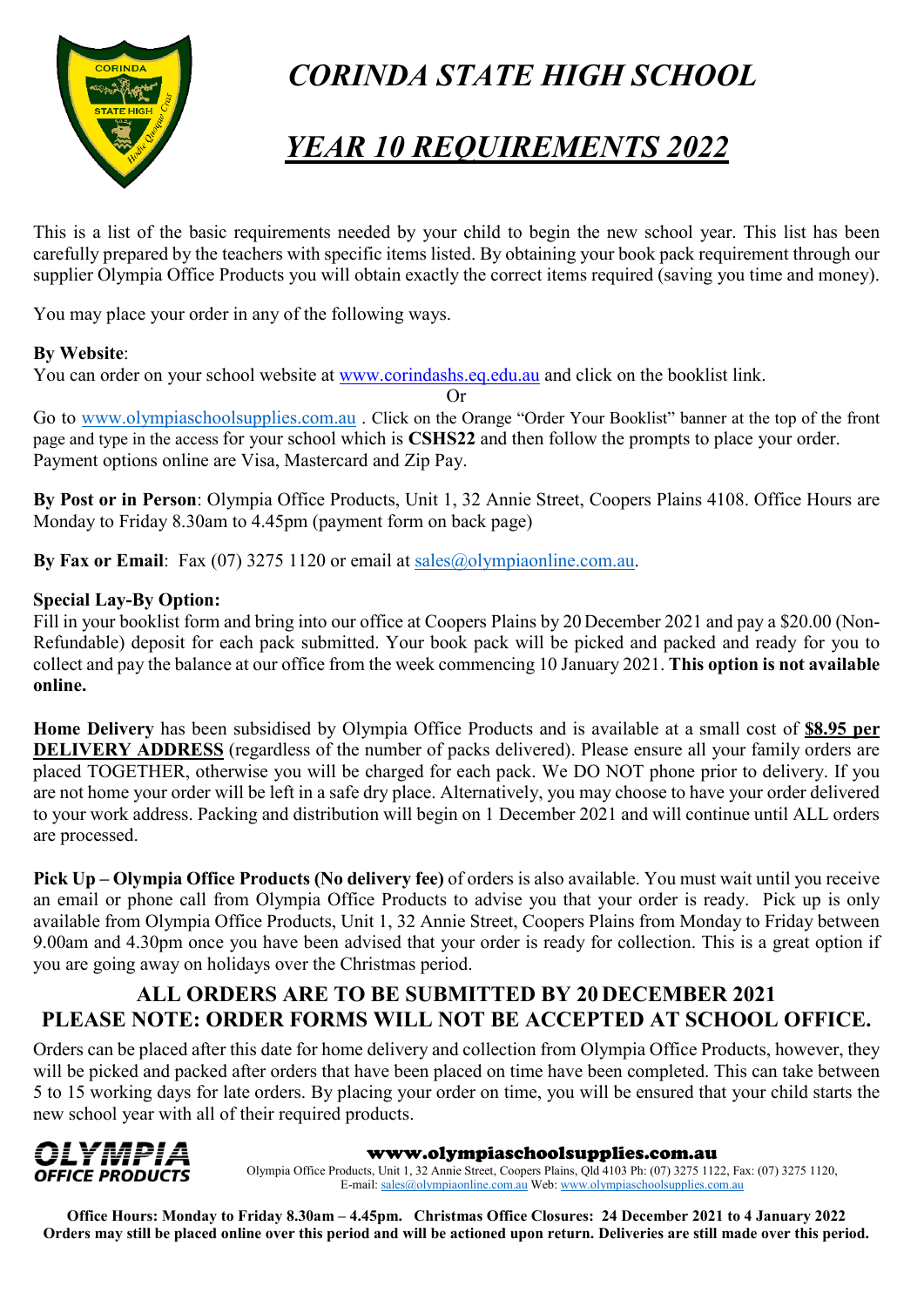

# **CORINDA STATE HIGH SCHOOL**

## **YEAR 10 STATIONERY ORDER FORM 2022**

| <b>STUDENT NAME</b>                                 |                                     |                      |                     |                              |  |  |  |
|-----------------------------------------------------|-------------------------------------|----------------------|---------------------|------------------------------|--|--|--|
| <b>STREET</b>                                       | <b>TELEPHONE</b><br><b>POSTCODE</b> |                      |                     |                              |  |  |  |
| <b>SUBURB/TOWN</b>                                  |                                     |                      |                     |                              |  |  |  |
| <b>DESCRIPTION</b>                                  | <b>PRICE</b><br><b>EACH</b>         | Quantity<br>Required | Quantity<br>Ordered | <b>TOTAL</b><br><b>PRICE</b> |  |  |  |
| YEAR 10 GENERAL STATIONERY                          |                                     |                      |                     |                              |  |  |  |
| <b>COMPULSORY ITEMS - ALL STUDENTS</b>              |                                     |                      |                     |                              |  |  |  |
| A4 Clear Mesh Pencil Case                           | $\mathbb{S}$<br>2.90                | 1                    |                     |                              |  |  |  |
| Ballpoint Pen - Blue                                | $\mathbf S$<br>0.30                 | $\overline{2}$       |                     |                              |  |  |  |
| <b>Ballpoint Pen - Black</b>                        | \$<br>0.30                          | $\overline{2}$       |                     |                              |  |  |  |
| Ballpoint Pen - Red                                 | \$<br>0.30                          |                      |                     |                              |  |  |  |
| Coloured Pencils - Columbia Pack 12                 | \$<br>2.60                          |                      |                     |                              |  |  |  |
| Lead Pencil - Staedtler HB (Box 12)                 | $\overline{\mathbb{S}}$<br>4.60     | $\mathbf{1}$         |                     |                              |  |  |  |
| Highlighters - Wallet of 4 Assorted Colours         | \$<br>3.95                          |                      |                     |                              |  |  |  |
| Glue Stick 40gm Osmer                               | $\mathbb{S}$<br>1.95                |                      |                     |                              |  |  |  |
| Ruler Plastic 30cm                                  | $\mathbb{S}$<br>0.55                |                      |                     |                              |  |  |  |
| Eraser - Large in Sleeve                            | $\mathbb{S}$<br>0.40                | $\mathbf{1}$         |                     |                              |  |  |  |
| Protractor (360 Degree)                             | \$<br>0.75                          |                      |                     |                              |  |  |  |
| Drawing Compass, Helix Metal                        | \$<br>2.60                          |                      |                     |                              |  |  |  |
| Pencil Sharpener Metal                              | $\mathbf S$<br>0.50                 |                      |                     |                              |  |  |  |
| Scissors 160mm                                      | $\mathbb{S}$<br>1.75                | $\mathbf{1}$         |                     |                              |  |  |  |
| <b>USB 16GB</b>                                     | \$<br>8.95                          |                      |                     |                              |  |  |  |
| Binder Book A4 5mm Grid 128 Page                    | $\mathbb{S}$<br>2.20                |                      |                     |                              |  |  |  |
| Colour Hide A4 4 Subject 320 Page Notebook          | $\mathbb{S}$<br>7.85                | 1                    |                     |                              |  |  |  |
| School Hat (Available from Uniform Shop)            |                                     |                      |                     |                              |  |  |  |
| <b>HEADPHONES/EARPHONES (Choose either option)</b>  |                                     |                      |                     |                              |  |  |  |
| Headphones Shintaro Plug in with Volume Control     | \$9.95                              | $\mathbf{1}$         |                     |                              |  |  |  |
| Or Earphones Shintaro 14SH Earphone Kit Plug in     | \$11.95                             |                      |                     |                              |  |  |  |
| <b>SCIENTIFIC CALCULATOR (Choose either option)</b> |                                     |                      |                     |                              |  |  |  |
| Calculator – Casio FX82AUplusII $2nd$ Edition       | \$36.95                             | 1                    |                     |                              |  |  |  |
| Calculator - Sharp EL-531THBWH                      | \$24.00                             | $\mathbf{1}$         |                     |                              |  |  |  |

(Not required for Specialist Mathematics or Mathematical Methods)

#### **YEAR 10 LAPTOP DEVICE**

#### **ALL STUDENTS COMPULSORY REQUIREMENTS**

#### **Windows Laptop**

Laptop or Tablet with minimum specs: Windows 10 and above (NOT Windows 10S) , 64 bit capable CPU, Dual band wireless (capable of 5GHZ Wireless), 8gb Ram , Minimum 128gb SSD, & 100gb + HDD. Refer to the BYO Device Information Booklet on the website (under Curriculum, BYOD) for additional information and details.

#### **Mac Laptop**

MAC OS Catalina and above, Dual Band Wirelss (capable of SGHZ Wireless)

#### **ESSENTIAL ACCESSORIES**

Protection Case for your laptop, Accident Protection insurance (with purchase or check your Home and Contents Insurance Policy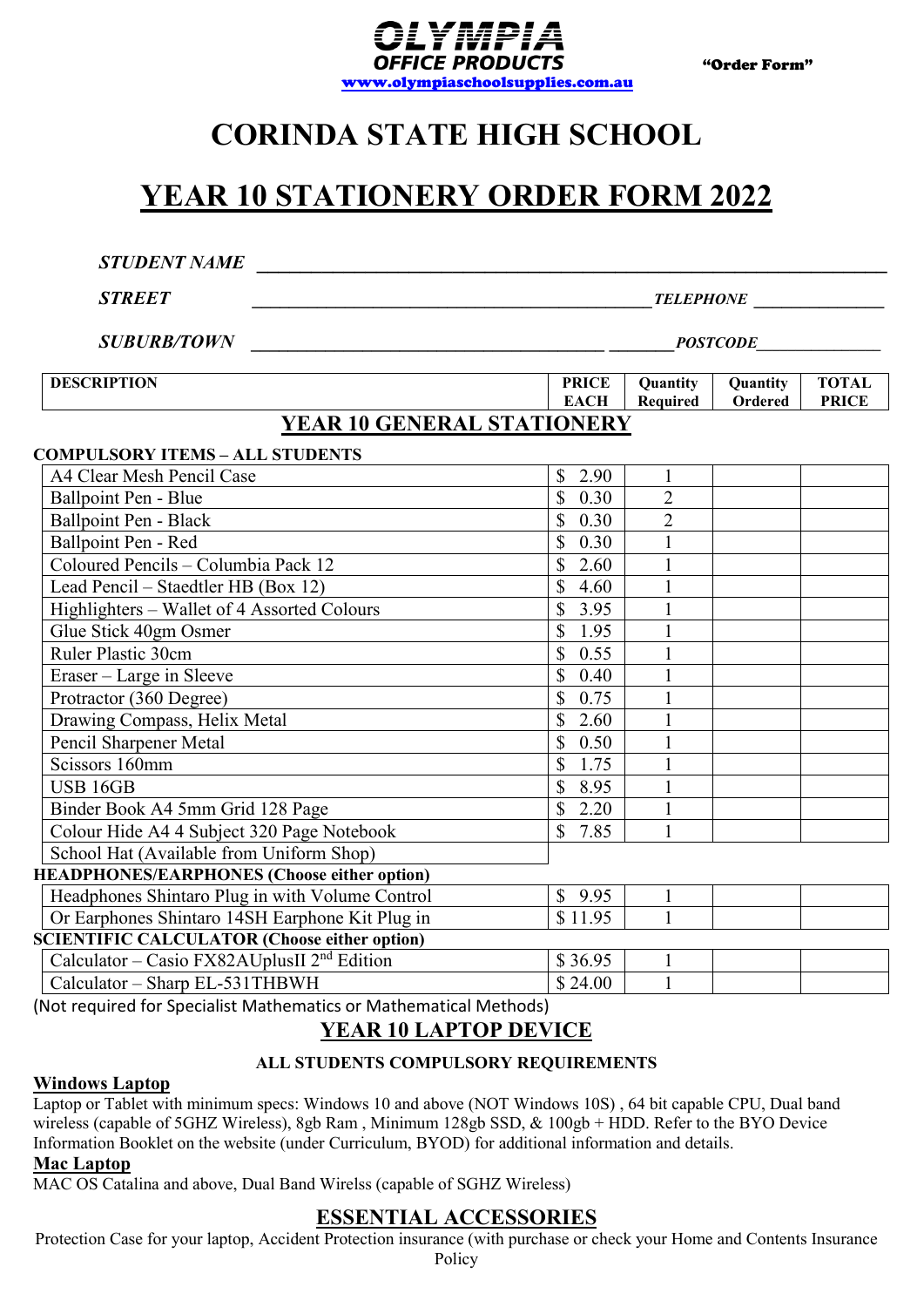### **YEAR 10 ELECTIVE SUBJECTS**

#### **(Additional to General Stationery items listed above)**

| <b>DESCRIPTION</b>                                                                                             | <b>PRICE</b><br><b>EACH</b> | Quantity<br><b>Required</b> | Quantity<br>Ordered | <b>TOTAL</b><br><b>PRICE</b> |
|----------------------------------------------------------------------------------------------------------------|-----------------------------|-----------------------------|---------------------|------------------------------|
| <b>CHINESE OR JAPANESE</b>                                                                                     |                             |                             |                     |                              |
| A4 10mm Graph Book 48 Page                                                                                     | \$0.95                      |                             |                     |                              |
| <b>DANCE EXCELLENCE</b>                                                                                        |                             |                             |                     |                              |
| Moki Bluetooth Headphones                                                                                      | \$29.95                     | 1                           |                     |                              |
| MP3 Devise for Music Preferable (Purchase Separately)                                                          |                             |                             |                     |                              |
| <b>Black Jazz Shoes (Purchase Separately)</b>                                                                  |                             |                             |                     |                              |
| Pink Ballet Shoes (Purchase Separately)                                                                        |                             |                             |                     |                              |
| <b>DESIGN TECHNOLOGY - FASHION (DTF)</b>                                                                       |                             |                             |                     |                              |
| A3 Display Folio for Assignments                                                                               | \$<br>6.80                  | 1                           |                     |                              |
| <b>FOOD &amp; NUTRITION (FNT)</b>                                                                              |                             |                             |                     |                              |
| Tea Towel                                                                                                      | \$<br>2.75                  | 1                           |                     |                              |
| Apron (Available from Uniform Shop)                                                                            |                             |                             |                     |                              |
| Containers for practical Lessons (Bring from home)                                                             |                             |                             |                     |                              |
| <b>FOOTBALL EXCELLENCE</b>                                                                                     |                             |                             |                     |                              |
| Shin Guards (Purchase Separately)                                                                              |                             |                             |                     |                              |
| Skins or bike pants (available at Uniform Shop)                                                                |                             |                             |                     |                              |
| <b>INTRODUCTION TO DESIGN (IRD)</b>                                                                            |                             |                             |                     |                              |
| Derwent A4 Visual Art Diary                                                                                    | \$<br>8.25                  | 1                           |                     |                              |
| Artline 241 Calligraphy Pen 1.0MM Black                                                                        | \$<br>4.65                  | 1                           |                     |                              |
| <b>VISUAL ART</b>                                                                                              |                             |                             |                     |                              |
| Canson A4 Visual Journal with Storage Pocket                                                                   | \$<br>9.95                  | 1                           |                     |                              |
| Lead Pencil - Staedtler Tradition 2B                                                                           | \$<br>0.55                  | 1                           |                     |                              |
| Lead Pencil - Staedtler Tradition 4B                                                                           | \$<br>0.55                  | $\mathbf{1}$                |                     |                              |
| Jasart A2 Poly Carry Sleeve (Storage art works)                                                                | \$12.60                     |                             |                     |                              |
| <b>INSTRUMENTAL MUSIC</b>                                                                                      |                             |                             |                     |                              |
| Capo with 3 Guitar Picks (for acoustic & electric guitarists only)                                             | \$9.95                      | 1                           |                     |                              |
| Black Music Folder (Available from Uniform Shop)                                                               |                             |                             |                     |                              |
| Performance Uniform (Available from Uniform Shop)                                                              |                             |                             |                     |                              |
| <b>INTRODUCTION TO MEDIA</b>                                                                                   |                             |                             |                     |                              |
| 16GB USB                                                                                                       | \$8.95                      | $\mathbf{1}$                |                     |                              |
| 16GB SD Card                                                                                                   | $\sqrt{9.95}$               | $\overline{1}$              |                     |                              |
| Derwent A4 Visual Art Diary                                                                                    | \$<br>8.25                  |                             |                     |                              |
| Shintaro SHM02 Notebook Mini Optical Mouse                                                                     | \$19.95                     | 1                           |                     |                              |
| <b>HOSPITALITY (HPT)</b>                                                                                       |                             |                             |                     |                              |
| Tea Towel                                                                                                      | \$2.75                      |                             |                     |                              |
| Apron (Available from Uniform Shop)                                                                            |                             |                             |                     |                              |
| Containers for practical Lessons (Bring from home)                                                             |                             |                             |                     |                              |
|                                                                                                                |                             |                             |                     |                              |
| Black Slacks may be needed for Hospitality Functions                                                           |                             |                             |                     |                              |
| <b>INTRODUCTION TO ELECTROTECHNOLOGY (ITE)</b>                                                                 |                             |                             |                     |                              |
| PW13 Clear View Safety Glasses                                                                                 | \$<br>6.95                  | 1                           |                     |                              |
| <b>INTRODUCTION TO ENGINEERING (IEN)</b>                                                                       |                             |                             |                     |                              |
| PW13 Clear View Safety Glasses                                                                                 | \$<br>6.95                  | 1                           |                     |                              |
| <b>INTRODUCTION TO ENGINEERING PATHWAYS (EPA)</b>                                                              |                             |                             |                     |                              |
| PW13 Clear View Safety Glasses                                                                                 | $\mathbb{S}$<br>6.95        | 1                           |                     |                              |
| <b>INTRODUCTION TO FURNISHING (ITF)</b>                                                                        |                             |                             |                     |                              |
| Lead Pencil - Staedtler Tradition 2H                                                                           | \$<br>0.55                  | 12                          |                     |                              |
| PW13 Clear View Safety Glasses                                                                                 | \$<br>6.95                  |                             |                     |                              |
| MUSIC (MUS) & MUSIC EXCELLENCE (MUX)                                                                           |                             |                             |                     |                              |
| Moki Bluetooth Headphones                                                                                      | \$29.95                     | $\mathbf{1}$                |                     |                              |
| Capo with 3 Guitar Picks (for acoustic & electric guitarists only)                                             | \$<br>9.95                  | $\mathbf{1}$                |                     |                              |
| Manuscript Book - Spirax 567                                                                                   | \$<br>2.95                  | 1                           |                     |                              |
| *Please Note: Ear Buds/Earphones are NOT suitable for MUSIC subjects<br><b>TENNIS EXCELLENCE PROGRAM (TEX)</b> |                             |                             |                     |                              |
| Tennis Racquet (Purchase Separately)                                                                           |                             |                             |                     |                              |

Tennis Racquet (Purchase Separately)